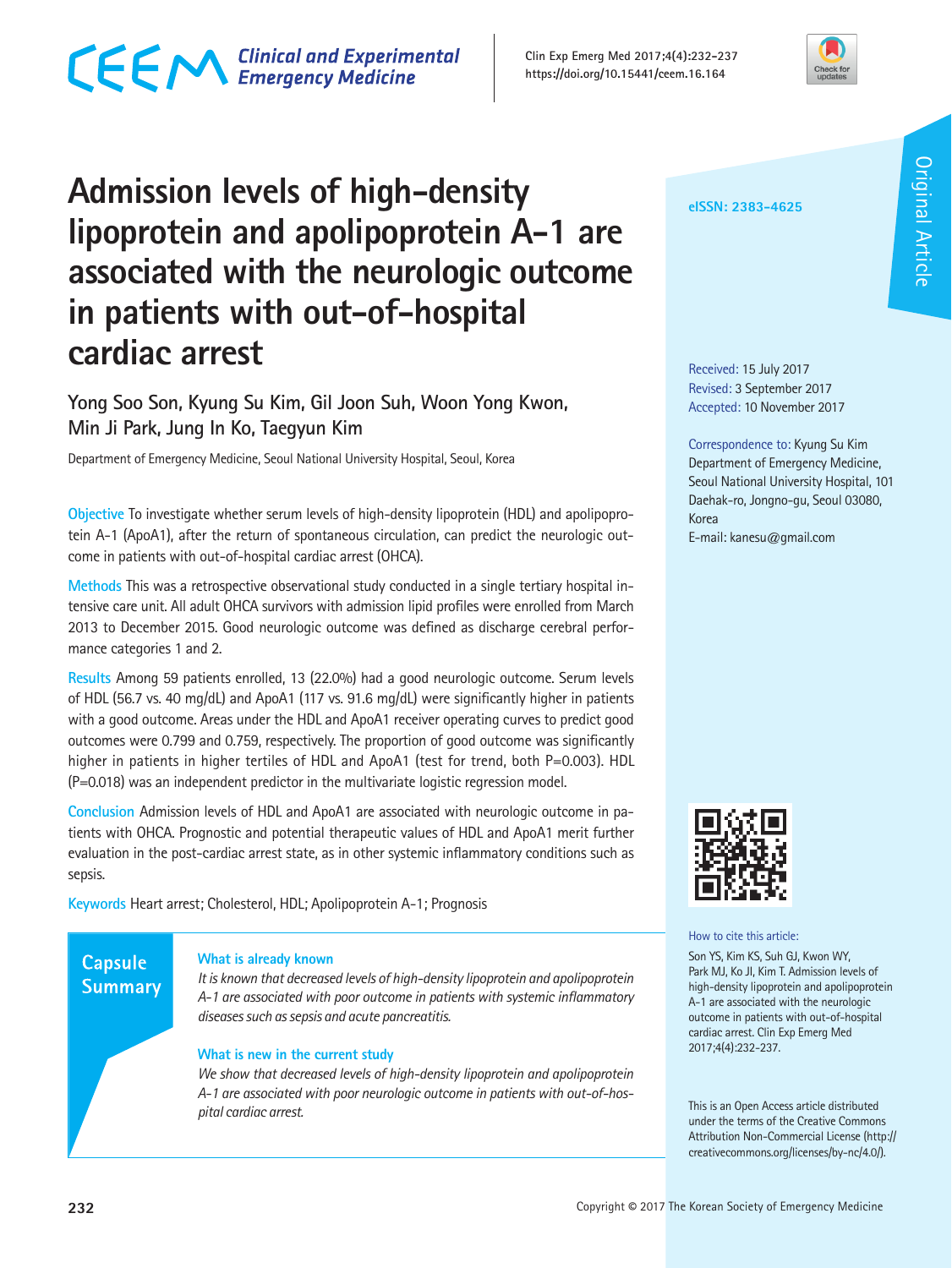#### **INTRODUCTION**

Sudden cardiac death is one of the major causes of death worldwide and overall survival rate of cardiac arrest victims remains unsatisfactory.<sup>1,2</sup> Even if a return of spontaneous circulation is achieved successfully, patients suffer a global ischemia-reperfusion injury, resulting in multiple organ dysfunction and death.<sup>3</sup> The post-cardiac arrest state is also referred to as a sepsis-like syndrome, since inflammatory mediators play a pivotal role in this condition.<sup>4</sup>

Classically, high-density lipoprotein (HDL) and its major component, apolipoprotein A-1 (ApoA1) are known to have anti-inflammatory and anti-atherogenic effects and to exert a preventive effect for cardiovascular diseases.<sup>5</sup> Recent studies have reported that serum HDL and ApoA1 levels measured after admission can be used as a prognostic marker in various critical conditions such as sepsis and pancreatitis, and in the post-operative state.<sup>6-9</sup> However, there has been no study reporting the prognostic role of HDL and ApoA1 in a post-cardiac arrest state. We hypothesized that HDL and ApoA1 measured after admission would be low in patients with poor neurologic outcomes because those patients are more likely to have a severe ischemia-reperfusion injury.

The aim of this study is to investigate whether serum levels of HDL and ApoA1 at admission are associated with neurologic outcomes in post-cardiac arrest patients.

#### **METHODS**

#### **Study setting**

This was a retrospective observational study performed in a 12 bed emergency intensive care unit of a tertiary referral hospital from March 2013 to December 2015 in South Korea. Out-of-hospital cardiac arrest (OHCA) patients were initially managed by fire station-based emergency medical technicians, and advanced life support was administered in the emergency department. If the patients were successfully resuscitated, they were eligible for admission, and post-cardiac arrest care was delivered, based on the recommendations of the 2010 American Heart Association guidelines.<sup>10</sup> Therapeutic hypothermia targeting 33°C for 24 hours and emergent coronary angiography were performed at the discretion of the attending physician. Neurologic outcome was evaluated using serial neurologic examinations, electroencephalography, and brain imaging. The withdrawal of life-sustaining care was only applicable in brain death patients for the purpose of organ donation. The study was approved by the institutional review board (H-1604-123-756) and exempt from patient informed consent.

# CEEM

#### **Participants and data collection**

Patients who were successfully resuscitated from OHCA and admitted to the emergency intensive care unit were identified. Patients younger than 15 years of age and patients in whom HDL and ApoA1 were not tested within 24 hours of return of spontaneous circulation were excluded.

All data were collected based on a unified definition of variables. Abstracted variables were as follows: (1) demographics (age, sex, body mass index); (2) underlying diseases (hypertension, diabetes); (3) cardiac arrest variables (witnessed, initial cardiac rhythm, presumed cardiac cause); (4) admission serum laboratory findings (albumin, C-reactive protein, creatinine, neuron specific enolase, lactate, total cholesterol, triglycerides, HDL, ApoA1, apolipoprotein B [ApoB]); (5) hospital care (the application of therapeutic hypothermia, emergent coronary angiography); (6) physiologic severity scores on the day of admission (Acute Physiology and Chronic Health Evaluation [APACHE] II, Sequential Organ Failure Assessment [SOFA] score), and; (7) outcome variables (survival discharge, cerebral performance category [CPC] at hospital discharge).

Total cholesterol, triglycerides, and HDL were measured using TBA 200FR (Toshiba, Tokyo, Japan), and ApoA1 and ApoB were measured using BioMajesty Series JCA-BM6010 (JEOL, Tokyo, Japan).

A good neurologic outcome was defined as a CPC score of 1 or 2, and a bad neurologic outcome was defined as a CPC score of 3 to 5.

#### **Statistical analysis**

Continuous variables were expressed as means with 95% confidence intervals, and categorical variables were presented as the percentage frequency of occurrence. A Student t-test or a Wilcoxon rank-sum test was used to compare continuous variables, and the chi-square test or the Fischer exact test was used to compare binomial variables, as appropriate. The performance of lipid profiles to predict a good outcome was compared, using the area under the receiver operating characteristics curve (AUROC). Patients were divided into tertiles, according to HDL and ApoA1 levels, and a test for trend was performed to evaluate the positive association between HDL/ApoA1 and neurologic outcome. Diagnostic performances of HDL and ApoA1 for a good outcome at various cutoff values were described, using sensitivity, specificity, positive predictive value, and negative predictive value. Multivariate logistic regression analysis, with backward stepwise selection (significance level 0.1), was performed to test the independent predictive value of HDL and ApoA1, respectively. A two-tailed Pvalue of less than 0.05 was considered to indicate statistical sig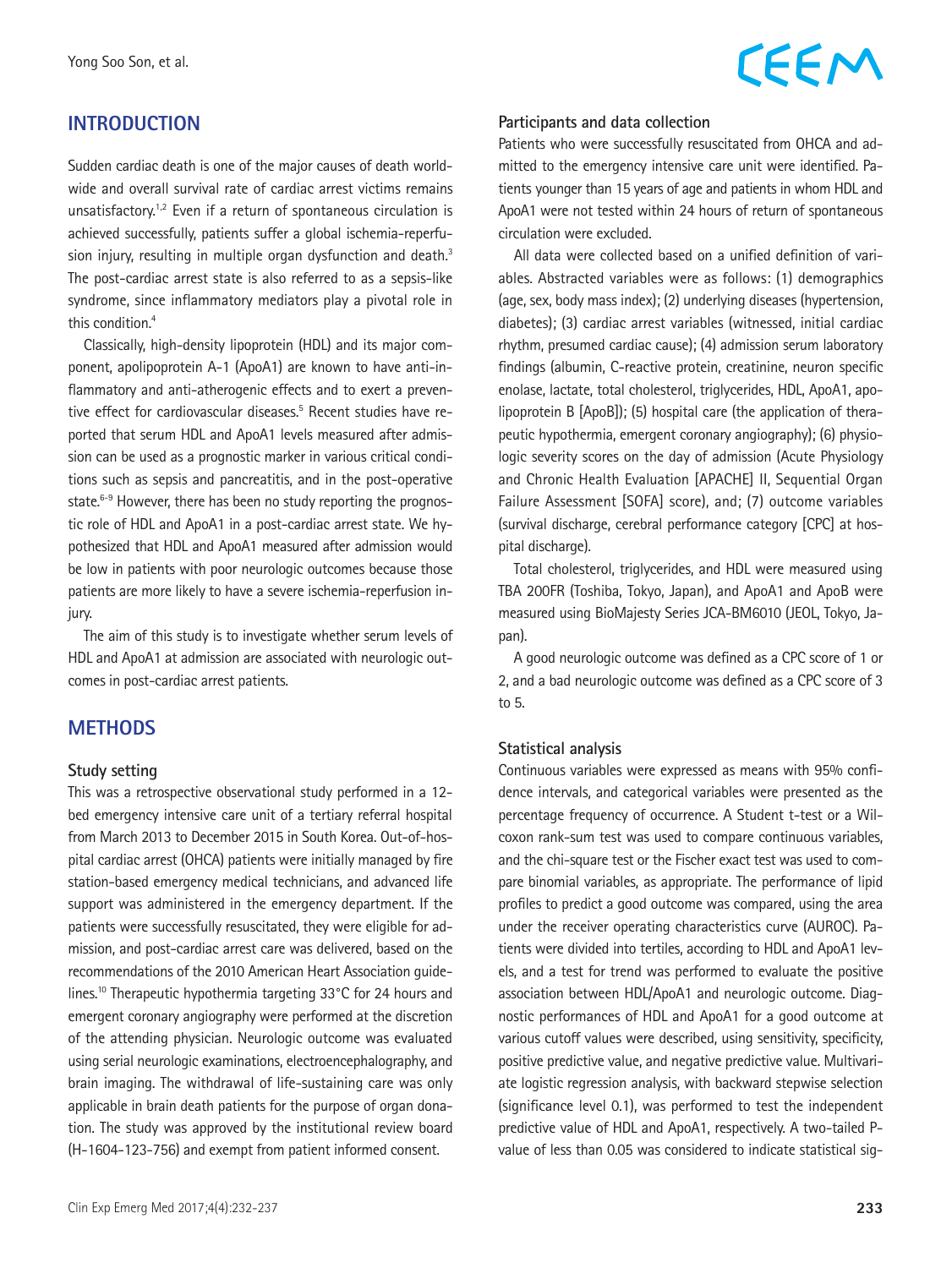nificance. All analyses were performed using Stata ver. 13.1 (Stata-Corp., College Station, TX, USA).

CEEM





#### **Table 1.** Patient characteristics according to neurologic outcomes

#### **RESULTS**

A total of 219 OHCA patients visited the emergency department during the study period. Among 118 live admissions, 59 patients were enrolled in this study (Fig. 1). Thirteen patients (22.0%) had a good neurologic outcome (CPC 1  $[n=3]$  and 2  $[n=10]$ ) and 46 patients had a poor neurologic outcome (CPC 3 [n=9], CPC 4  $[n=16]$ , CPC 5  $[n=21]$ ). The characteristics of the enrolled patients are described in Table 1. The good CPC group was younger and more likely to be female and present more favorably in respect to initial shockable rhythm, cardiac cause, and coronary angiography than the bad CPC group. The good CPC group had lower lactate and C-reactive protein levels, and higher albumin, HDL, and ApoA1 levels. APACHE II and SOFA scores were lower in the good CPC group.

| Variable                           | Total $(n = 59)$      | Good CPC $(n = 13)$ | Bad CPC $(n = 46)$    | P-value |
|------------------------------------|-----------------------|---------------------|-----------------------|---------|
| Demographics                       |                       |                     |                       |         |
| Age in years                       | 57.8 (52.9-62.7)      | 48.9 (39.6-58.3)    | $60.3(54.6 - 66.0)$   | 0.015   |
| Sex, male                          | 43 (72.9)             | 6(46.2)             | 37 (80.4)             |         |
| Body mass index                    | 22.3 (21.2-23.5)      | 22.2 (20.8-23.5)    | 22.8 (20.5-25.1)      | 0.798   |
| Underlying diseases                |                       |                     |                       |         |
| Hypertension                       | 19 (32.2)             | 3(23.1)             | 16 (34.8)             | 0.517   |
| <b>Diabetes</b>                    | 14(23.7)              | 1(7.7)              | 13 (28.3)             | 0.159   |
| Cardiac arrest variables           |                       |                     |                       |         |
| Witnessed                          | 45 (76.3)             | 12 (92.3)           | 33(71.7)              | 0.159   |
| Shockable rhythm                   | 14(23.7)              | 8(61.5)             | 6(13.0)               | 0.001   |
| Cardiac cause                      | 19 (32.2)             | 11 (84.6)           | 8(17.4)               | < 0.001 |
| Admission serum laboratory results |                       |                     |                       |         |
| Lactate (mmol/L)                   | $7.2$ (6.0-8.5)       | $4.6(1.9 - 7.2)$    | $8.0(6.6-9.3)$        | 0.006   |
| Albumin (g/dL)                     | $3.4(3.2 - 3.5)$      | $3.9(3.7-4.1)$      | $3.2$ ( $3.0 - 3.4$ ) | < 0.001 |
| C-reactive protein (mg/L)          | $4.5(2.6-6.3)$        | $1.2(0-2.6)$        | $5.4(3.1 - 7.7)$      | 0.025   |
| Creatinine (mg/dL)                 | $1.8(1.4-2.3)$        | $1.1$ $(0.8-1.3)$   | $2.1(1.5-2.6)$        | 0.006   |
| $NSE$ (ng/mL) <sup>a)</sup>        | 57.2 (45.8-68.6)      | 44.2 (24.2-64.2)    | $60.8(47.1 - 74.5)$   | 0.091   |
| Total cholesterol (mg/dL)          | 142.4 (129.5-155.4)   | 156.5 (136.0-177.0) | 138.5 (122.8-154.2)   | 0.252   |
| Triglycerides (mg/dL)              | 153.0 (109.4-196.6)   | 138.9 (22.1-255.7)  | 156.9 (109.0-204.9)   | 0.735   |
| HDL (mg/dL)                        | 43.7 (39.4-47.9)      | 56.7 (49.2-64.2)    | 40.0 (35.4-44.6)      |         |
| ApoA1 (mg/dL)                      | 97.2 (88.2-106.2)     | 117.0 (105.5-128.5) | 91.6 (81.0-102.3)     | 0.002   |
| ApoB (mg/dL)                       | 67.9 (60.6-75.3)      | 73.5 (59.3-87.6)    | 66.4 (57.7-75.1)      | 0.426   |
| Hospital care                      |                       |                     |                       |         |
| Therapeutic hypothermia            | 41 (69.5)             | 10(76.9)            | 31(67.4)              | 0.735   |
| Coronary angiography               | 22 (37.3)             | 9(69.2)             | 13 (28.3)             | 0.010   |
| Severity score at admission        |                       |                     |                       |         |
| <b>APACHE II score</b>             | 29.3 (27.1-31.5)      | 24.4 (18.6-30.1)    | 30.7 (28.4-33.0)      | 0.017   |
| SOFA score                         | $10.8$ $(9.9 - 11.8)$ | $8.6(6.5-10.8)$     | $11.5(10.4-12.6)$     | 0.015   |

Values are presented as mean (95% confidence interval) or frequency (%) as appropriate.

CPC, cerebral performance category; NSE, neuron-specific enolase; HDL, high-density lipoprotein; ApoA1, apolipoprotein A-1; ApoB, apolipoprotein B; APACHE, Acute Physiology and Chronic Health Evaluation; SOFA, Sequential Organ Failure Assessment.

a)Only 55 patients with available NSE results were analyzed.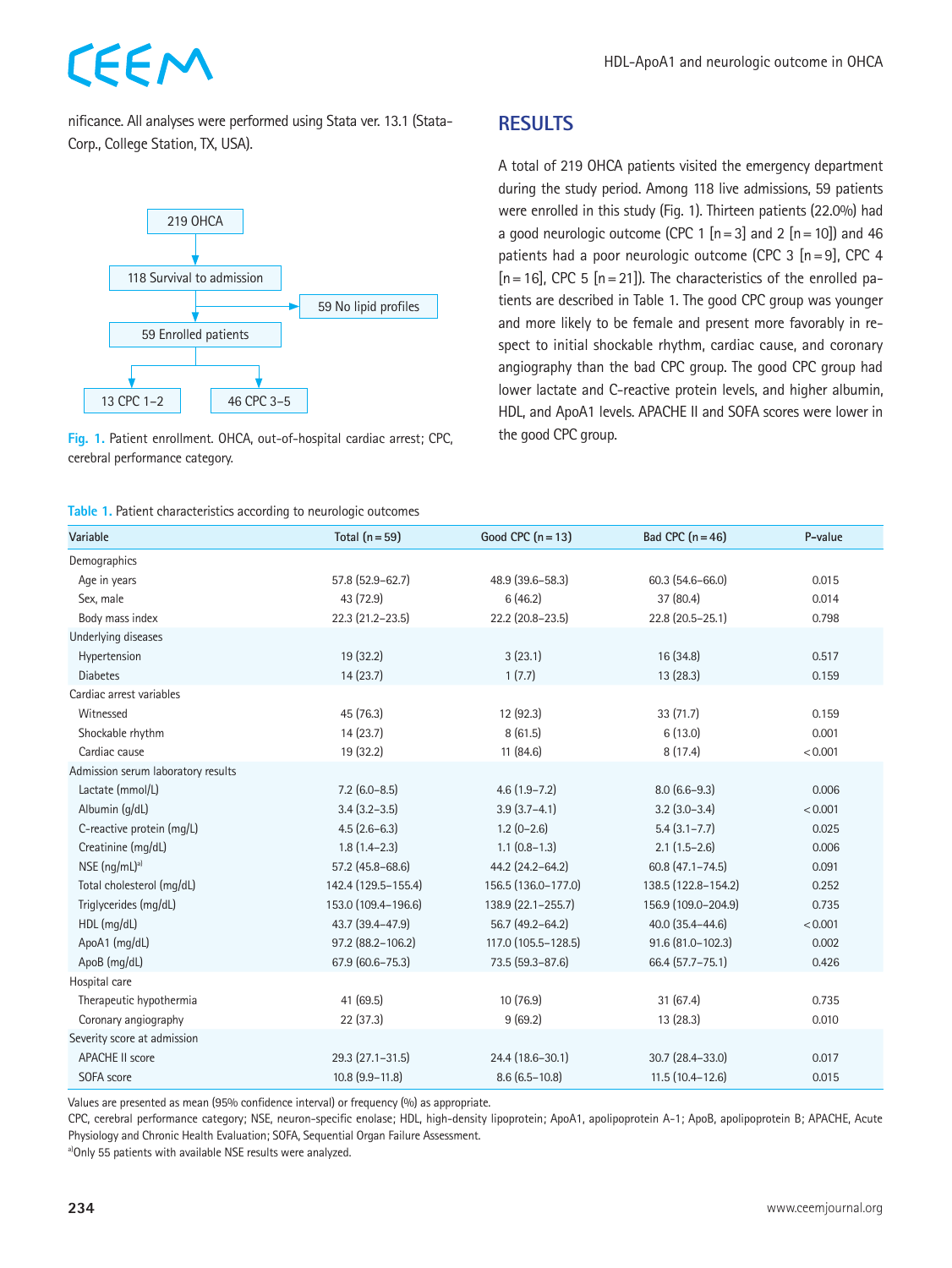The AUROC (95% confidence interval) of lipid profiles to predict the good CPC were as follows: total cholesterol, 0.642 (0.478 to 0.806); triglycerides, 0.604 (0.413 to 0.794); HDL, 0.799 (0.681 to 0.916); ApoA1, 0.759 (0.630 to 0.889); ApoB, 0.595 (0.419 to 0.770). Only HDL and ApoA1 levels allowed for discrimination be-



**Fig. 2.** Receiver operating characteristics curve of high-density lipoproteins (HDLs) and apolipoprotein A-1 (ApoA1) to predict good neurologic outcomes.



# EEM

tween a good and a bad outcome (Fig. 2).

Patients were divided into tertiles, according to HDL (<38, 38-50, and  $>$  50 mg/dL) and ApoA1 (<85, 85–113, and  $>$  113 mg/dL), and the proportion of a good CPC was significantly higher in patients with higher HDL (test for trend, P=0.003) and ApoA1 (test for trend,  $P = 0.003$ ) levels (Fig. 3).

The diagnostic performances of HDL and ApoA1 at the tertile cutoffs are detailed in Table 2. The lowest tertiles of HDL and ApoA1 had sensitivity and negative predictive values higher than 90% for the prediction of a good CPC.

Multivariate logistic regression analysis, using significant variables in univariate analysis, was performed with backward stepwise removal. Both HDL and ApoA1 remained in the model finally selected (Table 3). HDL was an independent predictor for good neurologic outcome (P=0.018) in model 1. However, ApoA1 was not an independent predictor (P=0.075) in model 2.

#### **DISCUSSION**

In this observational study, we found that the admission levels of HDL and ApoA1 were associated with a good discharge neurologic outcome in OHCA patients. This was demonstrated using



**Fig. 3.** Stacked bar graph representing the frequency of each neurological outcome according to tertiles of (A) high-density lipoprotein (HDL) and (B) apolipoprotein A-1 (ApoA1) levels. CPC, cerebral performance category.

|  |  | Table 2. Diagnostic performances of lipid profiles to predict good neurologic outcomes |  |  |  |  |  |  |
|--|--|----------------------------------------------------------------------------------------|--|--|--|--|--|--|
|--|--|----------------------------------------------------------------------------------------|--|--|--|--|--|--|

| Variable   | Cutoff (mg/dL) | Sensitivity         | Specificity         | <b>PPV</b>          | <b>NPV</b>       |
|------------|----------------|---------------------|---------------------|---------------------|------------------|
| HDL        | 38             | $100(75.3-100)$     | $39.1(25.1 - 54.6)$ | $31.7(18.1 - 48.1)$ | 100 (81.5–100)   |
| <b>HDL</b> | 50             | $61.5(31.6 - 86.1)$ | 73.9 (58.9-85.7)    | 40.0 (19.1–63.9)    | 87.2 (72.6–95.7) |
| ApoA1      | 85             | $92.3(64.0-99.8)$   | $39.1(25.1 - 54.6)$ | $30.0$ (16.6-46.5)  | 94.7 (74.0-99.9) |
| ApoA1      | 113            | 69.2 (38.6–90.9)    | 76.1 (61.2-87.4)    | $45.0(23.1 - 68.5)$ | 89.7 (75.8–97.1) |

PPV, positive predictive value; NPV, negative predictive value; HDL, high-density lipoprotein; ApoA1, apolipoprotein A-1.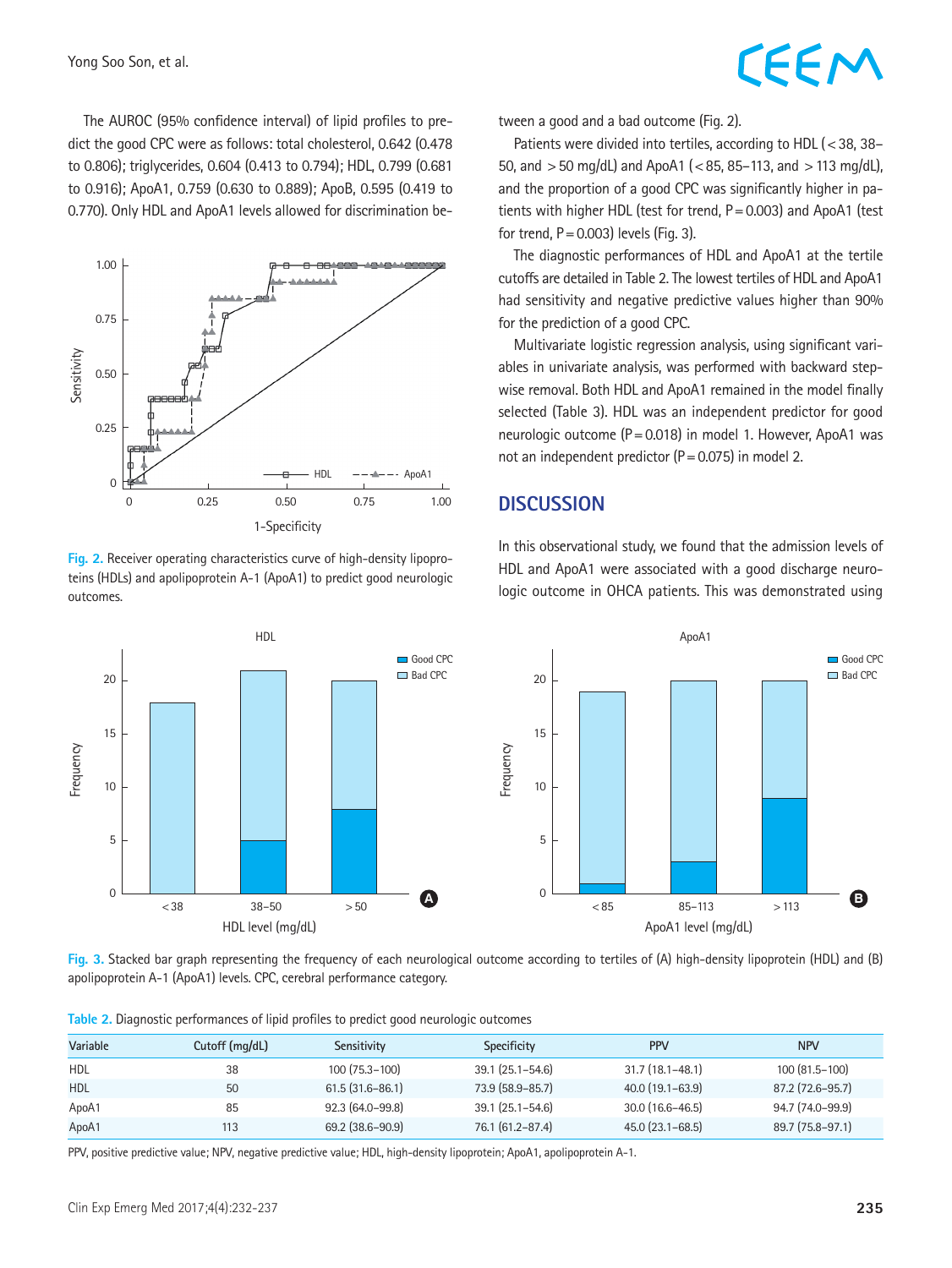# CEEM

**Table 3.** Multivariate logistic regression analysis to predict good neurologic outcomes<sup>a)</sup>

| Variable                     | Odds ratio | 95% Cls       | P-value |
|------------------------------|------------|---------------|---------|
| Model 1                      |            |               |         |
| Age per year                 | 0.92       | $0.84 - 1.00$ | 0.053   |
| Sex, male                    | 0.06       | $0.00 - 0.91$ | 0.043   |
| Cardiac cause                | 91.73      | 3.43-2.455.47 | 0.007   |
| HDL per 10 mg/dL increment   | 3.80       | 1.25-11.52    | 0.018   |
| Model 2                      |            |               |         |
| Age per year                 | 0.95       | $0.89 - 1.01$ | 0.078   |
| Sex, male                    | 0.05       | $0.00 - 0.69$ | 0.025   |
| Cardiac cause                | 56.50      | 4.08-783.20   | 0.003   |
| ApoA1 per 10 mg/dL increment | 1.42       | $0.97 - 2.08$ | 0.075   |
|                              |            |               |         |

CI, confidence interval; HDL, high-density lipoprotein; ApoA1, apolipoprotein A-1. a)Variables entered in the model include age, sex, shockable rhythm, cardiac cause, Acute Physiology and Chronic Health Evaluation II, Sequential Organ Failure Assessment score, and HDL or ApoA1.

univariate analysis, AUROC, test for trend, and multivariate analysis. To our knowledge, this is the first study that has reported the association between lipid profiles and neurologic outcomes in post-cardiac arrest patients.

As described above, the prognostic role of HDL and ApoA1 has been previously reported in patients with various acute systemic inflammatory conditions. $6-9$  However, the exact mechanism remains unclear. Lipoproteins can bind and neutralize bacterial substances such as endotoxins.<sup>11,12</sup> Therefore, one possible mechanism of altered HDL and ApoA1 levels is that lipoproteins are consumed by circulating endotoxins. In a post-cardiac arrest state, endotoxemia is frequently detected and is known to be associated with hemodynamic instability.<sup>4,13</sup> Another possible mechanism is the suppressed synthesis of ApoA1. Elevated inflammatory cytokines were consistently observed in previous studies and inflammatory cytokines are known to inhibit the synthesis of apolipoproteins.<sup>8,9,14,15</sup>

In contrast to this study, surgical patients with neurological indications had no significant hypolipidemia.<sup>9</sup> The post-cardiac arrest state is quite different from surgical neurocritical problems such as intracranial hemorrhage. Neurosurgical patients in the previous study had low clinical severity and cytokine levels.<sup>9</sup> However, multiple organ dysfunction is common and half of the survivors experience arterial hypotension in post-cardiac arrest patients.<sup>3,16</sup> In our study population, clinical severity scores were high (APACHE II, 29.3 and SOFA score, 10.8) and the mean admission lactate level was 7.2 mmol/L. This discrepancy in clinical severity may explain our different results. One study involving patients with ischemic stroke reported that lower HDL levels were independently associated with adverse clinical outcome, which is consistent with our findings.<sup>17</sup> Furthermore, a preclinical study using neonatal piglets found that plasma ApoA1 levels and cerebral cortical ApoA1 expression decreased after deep hypothermic circulatory arrest.<sup>18</sup>

The findings of this study may be helpful for the management of post-cardiac arrest patients in two respects. One respect concerns the prognostication of neurologic outcomes. The discriminatory capacity of HDL and ApoA1 to predict a positive neurologic outcome was good (AUROC, 0.799 and 0.759, respectively), and the negative predictive values of HDL and ApoA1 at the 1st tertile cutoff were 100% and 94.7%, respectively. Low HDL and ApoA1 levels may be used as an additional poor prognostic marker. The other respect is that raising HDL and ApoA1 levels can be a potential therapeutic option. We have reported that 4F, a synthetic ApoA1 mimetic peptide, could attenuate acute lung injury and improve survival in endotoxemic rats.<sup>19</sup> This novel therapy, using synthetic HDL, is attracting researchers' attention, particularly regarding sepsis and we consider that the same approach could be applied to the post-cardiac arrest state.<sup>20</sup>

Several limitations apply to this study. First, this was a retrospective study performed in a single intensive care unit. Therefore, a selective number of patients with lipid profiles were analyzed. As a result, small numbers of patients and potential selection bias should be considered. Additionally, only 8 (17.4%) of the bad CPC group had a cardiac cause of arrest. Low HDL and ApoA1 levels might be influenced by medical conditions other than cardiac arrest itself. For example, a higher ApoA1 is known to be associated with a lower prevalence of chronic kidney disease, and baseline creatinine levels were significantly different between the good CPC and bad CPC groups in this study.<sup>21</sup> However, there was no difference regarding the prevalence of chronic kidney disease and baseline creatinine levels among tertiles of HDL and ApoA1. Moreover, the lowest tertile of HDL (<38 mg/dL) group had significantly higher creatinine levels at 24 and 48 hours (Supplementary Fig. 1). The association between acute kidney injury and lipid profiles could not be addressed in this study. Supplement Tables 1 and 2 demonstrate patient characteristics according to tertiles of HDL and ApoA1. Only lactate and albumin levels were different among the tertiles of HDL. Cardiac cause and lactate, albumin, and C-reactive protein levels were different among the tertiles of ApoA1. Although we had included age, sex, shockable rhythm, cardiac cause, APACHE II, and SOFA scores in the multivariate logistic model to adjust for confounding factors, potential biases may still exist. This limitation can only be answered by a subsequent prospective study. Second, the exact pathway between systemic ischemia-reperfusion injury and lipid profiles could not be ascertained, as with previous studies.

In conclusion, admission levels of HDL and ApoA1 are associated with the neurologic outcome of patients with OHCA. Prognostic values of HDL and ApoA1 require further evaluation in the